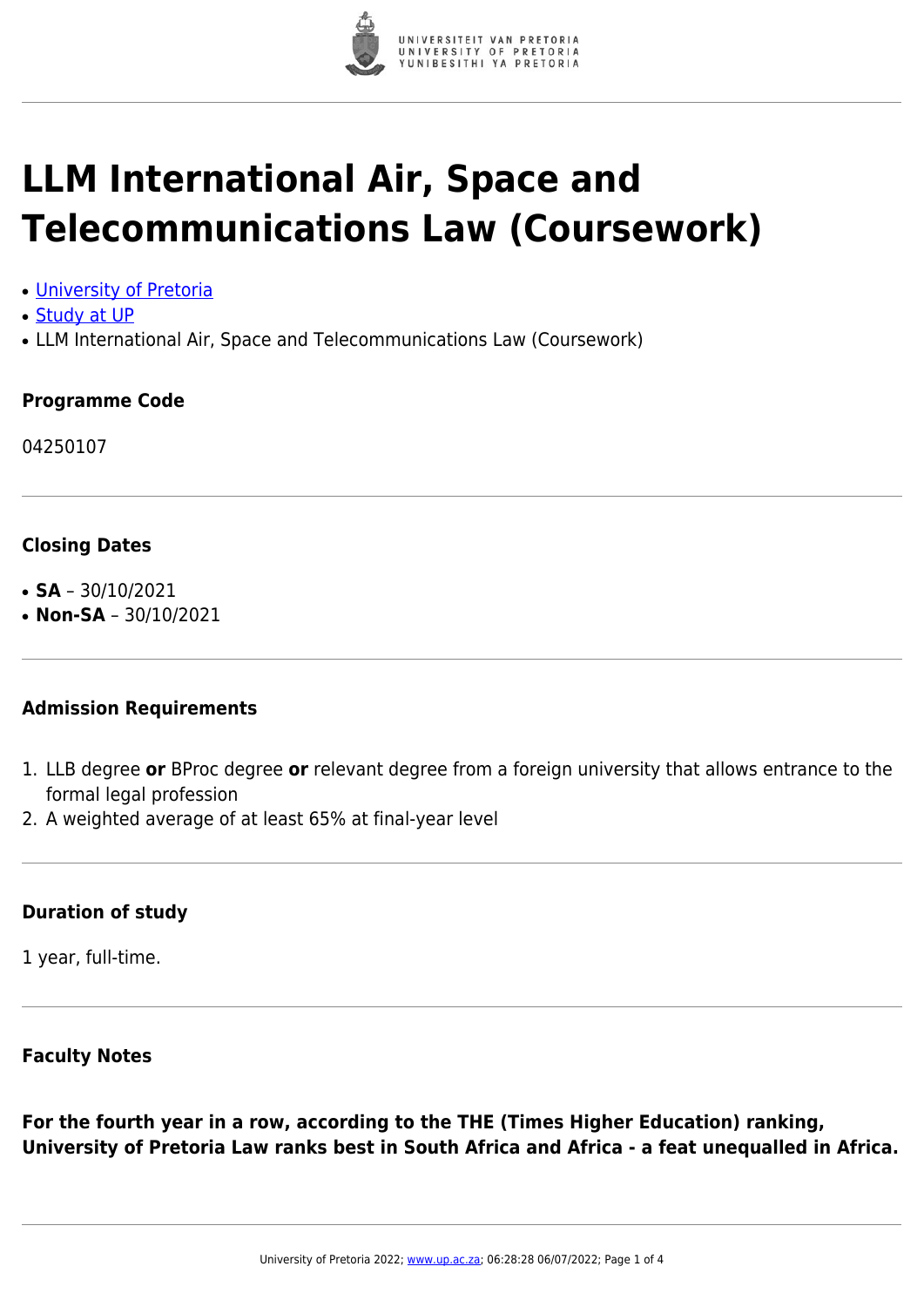

The Faculty of Law has as its mission the creation and sustenance of a research and education environment that is grounded in values of social justice and excellence.

As the law is increasingly becoming multifaceted and in certain areas more global, the Faculty maintains professional relations with many international bodies, such as the United Nations (UN), the European Union (EU), the World Bank and foreign universities.

#### **Enquiries about the programme**

[Click Here](https://www.up.ac.za/postgraduate-students)



**How to apply**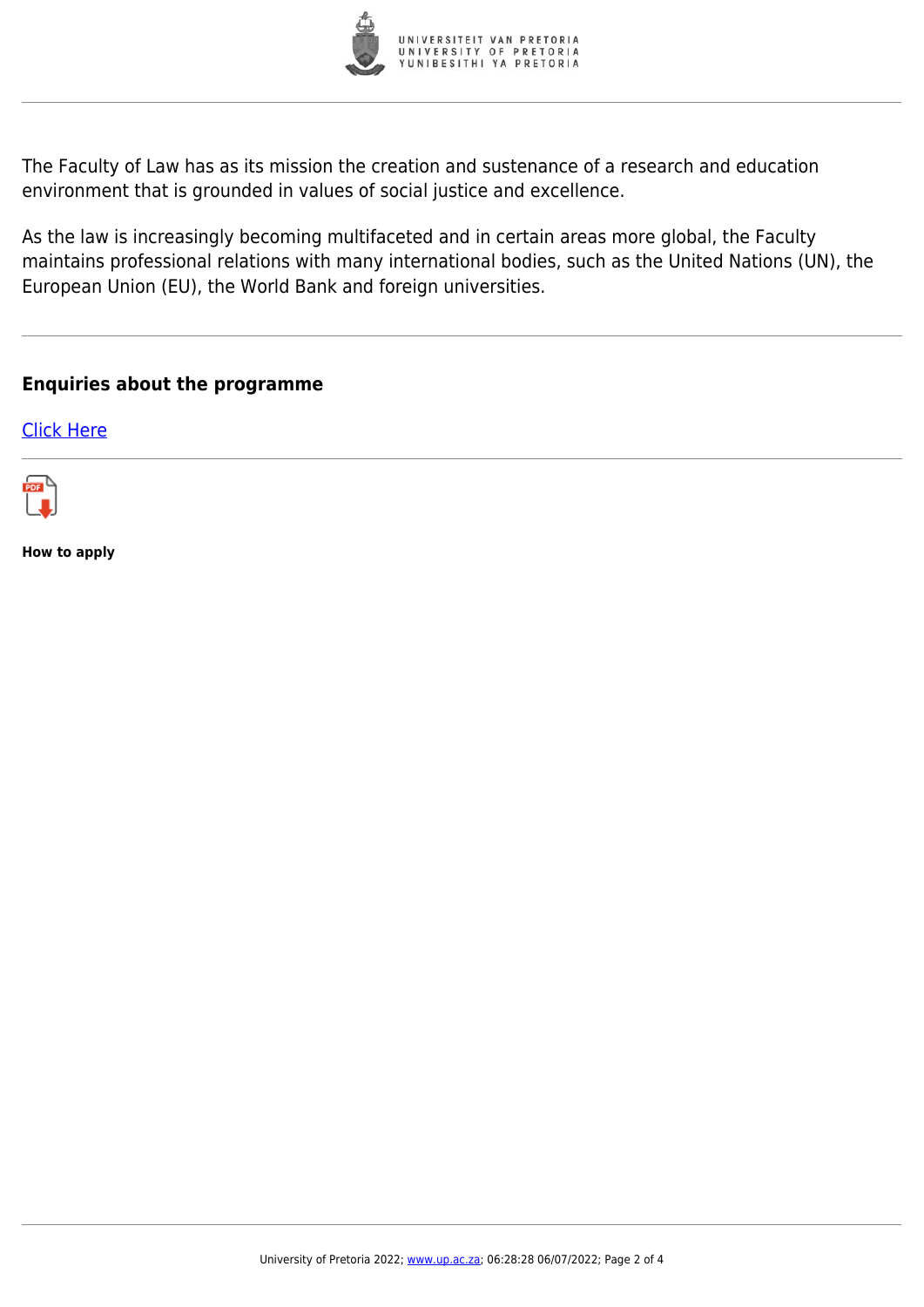



# **Online Application**